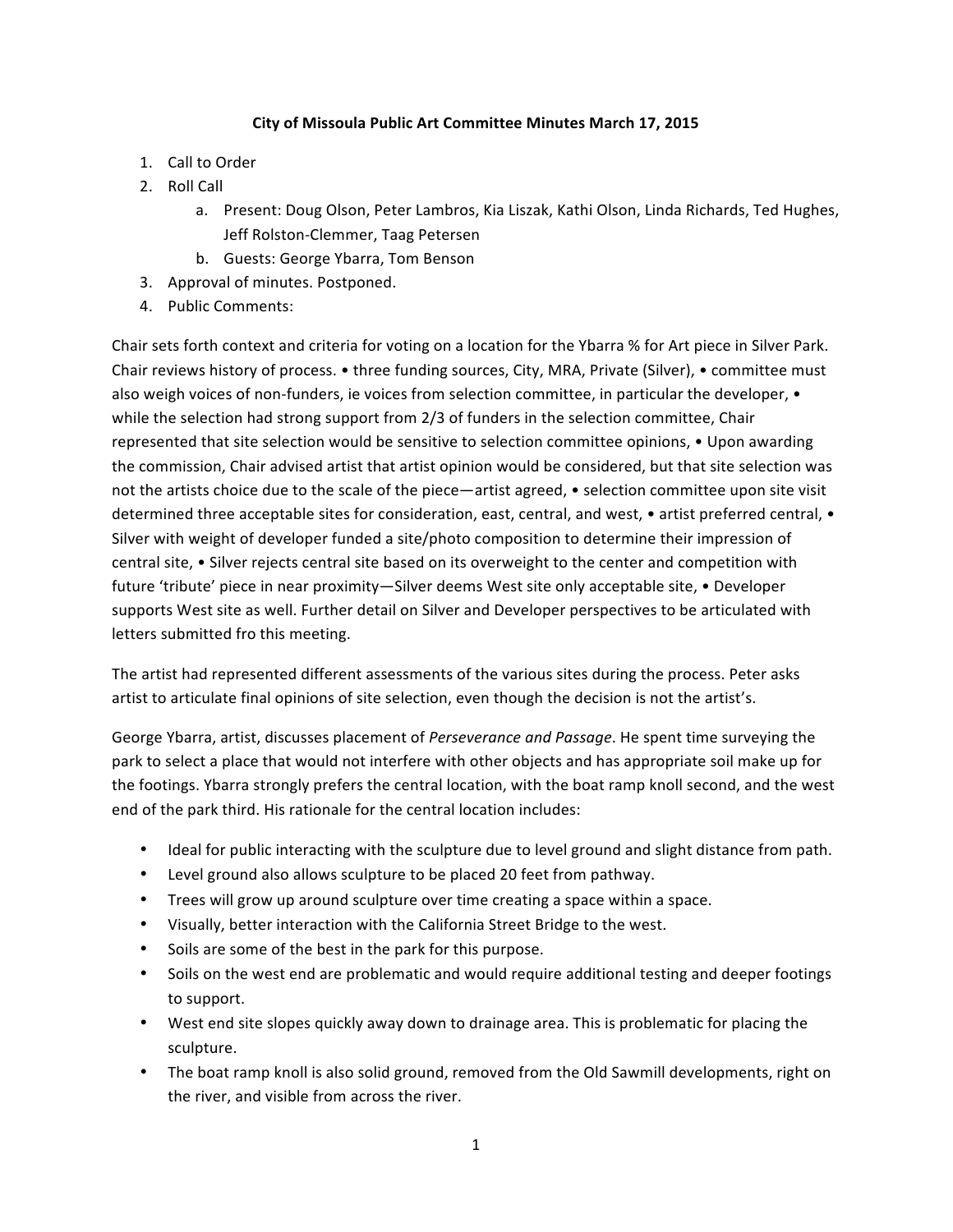The chair clarifies that the Public Art Committee ultimately decides the placement of the sculpture, and thanks the artist for his patience during the deliberative process.

Chair asks artist to put numeric weight to the location choices, both in terms of artistic merit and also soils.

Ybarra clarifies again that the central location is his preferred site and thanks committee. To summarize, on a scale of one to five (1 the least ideal and 5 the most ideal), for aesthetics he gives the west end a 2 and the soils a 1, the central location a 5 and a 5, and the boat launch a 4.9 and a 4.

## **SILVER PARK SITE DELIBERATION**

PAC discusses the locations listed in the original Silver Park art call (see Exhibits PDF pg. 6): #1 is the knoll above the boat landing, #2 is the higher knoll on the SE corner of the park, and #3 clearly states any other site other than #1 and #2 as long as it is clear of the drainage zones. Initially, there was concern of placing artworks in the west end of the park due to vandalism. This is less of an issue now due to the increased development occurring near that side of the park.

Chair reminds PAC that the selection committee included interested parties from the community and it is our prerogative to give weight to their opinions when PAC votes.

Jeff Rolston-Clemmer, PAC member, offers his opinion, that the canvas is inseparable from the piece, and that PAC should weigh the artists opinion heavily to realize the fulfillment of the artistic vision.

Chair reviews the perspectives of three parties, developer, Silver (1/3 funder), and MRA (1/3 funder)

Ed Weatherbee of the Old Sawmill District submitted a letter to PAC (see Exhibits PDF pp, 3 & 4) in support of the west end.

Karrie Montgomery of the Silver Foundation submitted a letter to PAC (see Exhibits PDF pg. 2) in vehement support of the west end and strong urging against other sites.

Ellen Buchanan of the MRA submitted a letter to PAC (see Exhibits PDF pg. 1) stating that the decision about where to locate the artwork is ultimately between the Public Art Committee and the artist. The MRA supports the knoll above the boat ramp, agrees the central area respects the prominence of the artwork, and sees the west end as problematic due to the soils makeup, as well as degrades the artistic merit according to the artist.

Chair asks PAC to consider both: the park as a canvas for the artist, and respect the artist's selection, while also acknowledging that *Perseverance and Passage* is a large, commanding artwork that will look, in his opinion, excellent wherever it is placed. PAC's charge is to weigh the opinions of all stakeholders in addition to ourselves.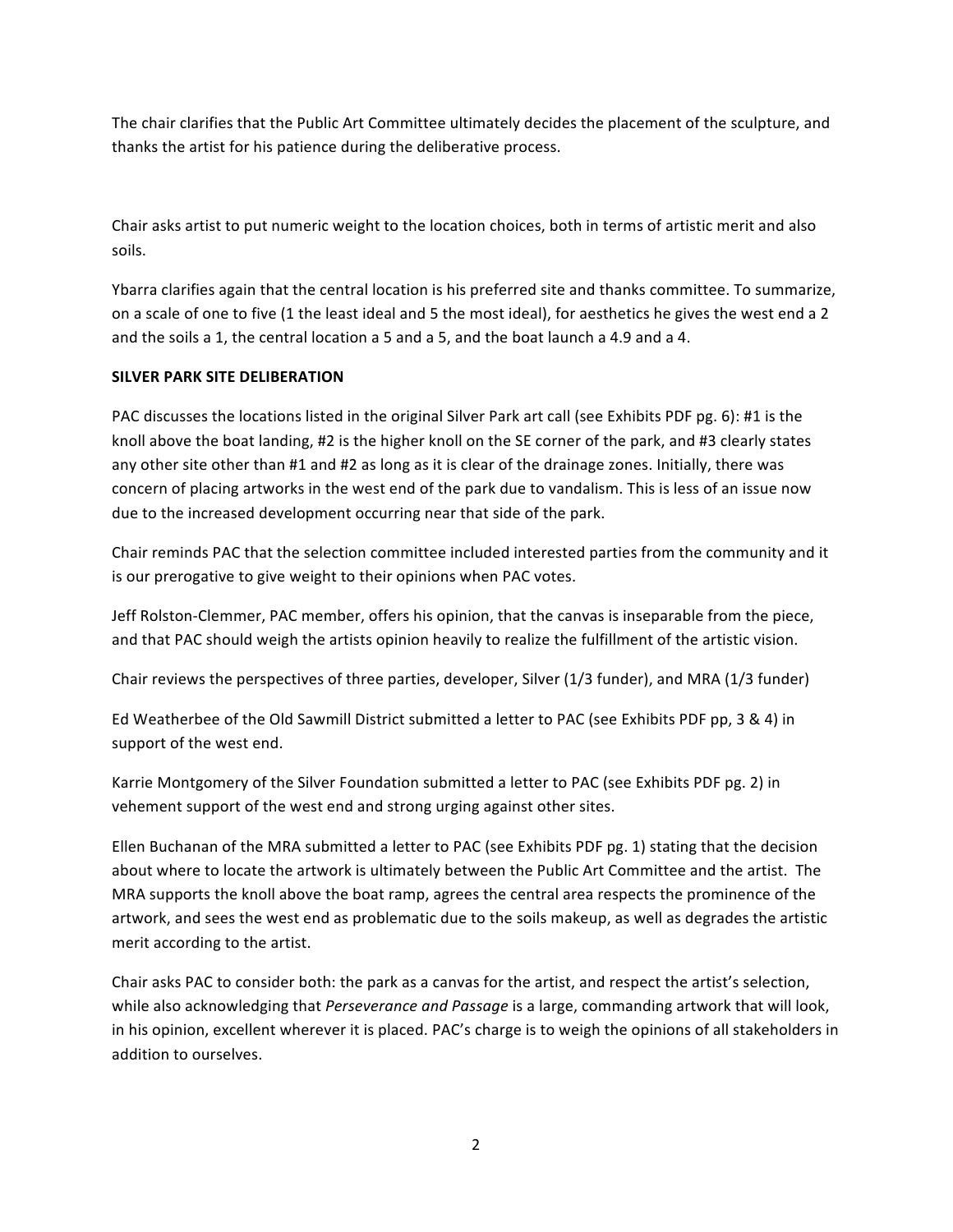### **Committee thoughts:**

Doug Olson: Karrie and Ed have been included all throughout the process and there has been accommodation, including repeating the art call and removing the knoll in the SE corner from consideration of a potential site in light of developer concerns. Doug supports the central site.

Linda Richards: Linda supports the site recommended by the artist.

Taag Petersen: Taag feels it inappropriate that a committee would supersede an artists' vision of the placement of art in context. Taag supports the central site selected by the artist.

Kathi Olson concurs: Also, the west end was considered more vulnerable to vandalism at the time so no art was designed to fit that end of the park. She also doesn't see the tension with the Pavilion and the Silver Commemorative artwork mentioned in both Ed and Karrie's letters.

Ted: I believe George made a better argument for his site and against the west end site.

Doug Olson motions to accept central site. Linda seconds.

### **Call for discussion.**

Chair recognizes the piece is ambitious and exciting and thinks the west end not only acceptable, but is a good site. Chair favors a solution that has the most overlap of support, even if it is not the first choice of the artist.

Kathi agrees the west end will eventually become a more central location as the area is developed, but is leery of the soils and spacing issues (the site is on a slight slope).

Taag states that supporting the artist's choice is easy for him.

Doug again motions to vote for the central location with the amendment of then sending the selection to the Parks Department for final approval.

• Vote results 5 in favor, 1 opposed, and 1 abstention.

Motion passes to place Perseverance and Passage in the central location.

Taag will inform Parks Department to begin dialog.

#### **TRAFFIC SIGNAL BOXES**

The art call for the next round of TSB is approved by a unanimous vote.

April  $9<sup>th</sup>$  is the informational meeting.

### **PINEVIEW PARK**

The deadline for Pineview Park submissions is March 20<sup>th</sup>.